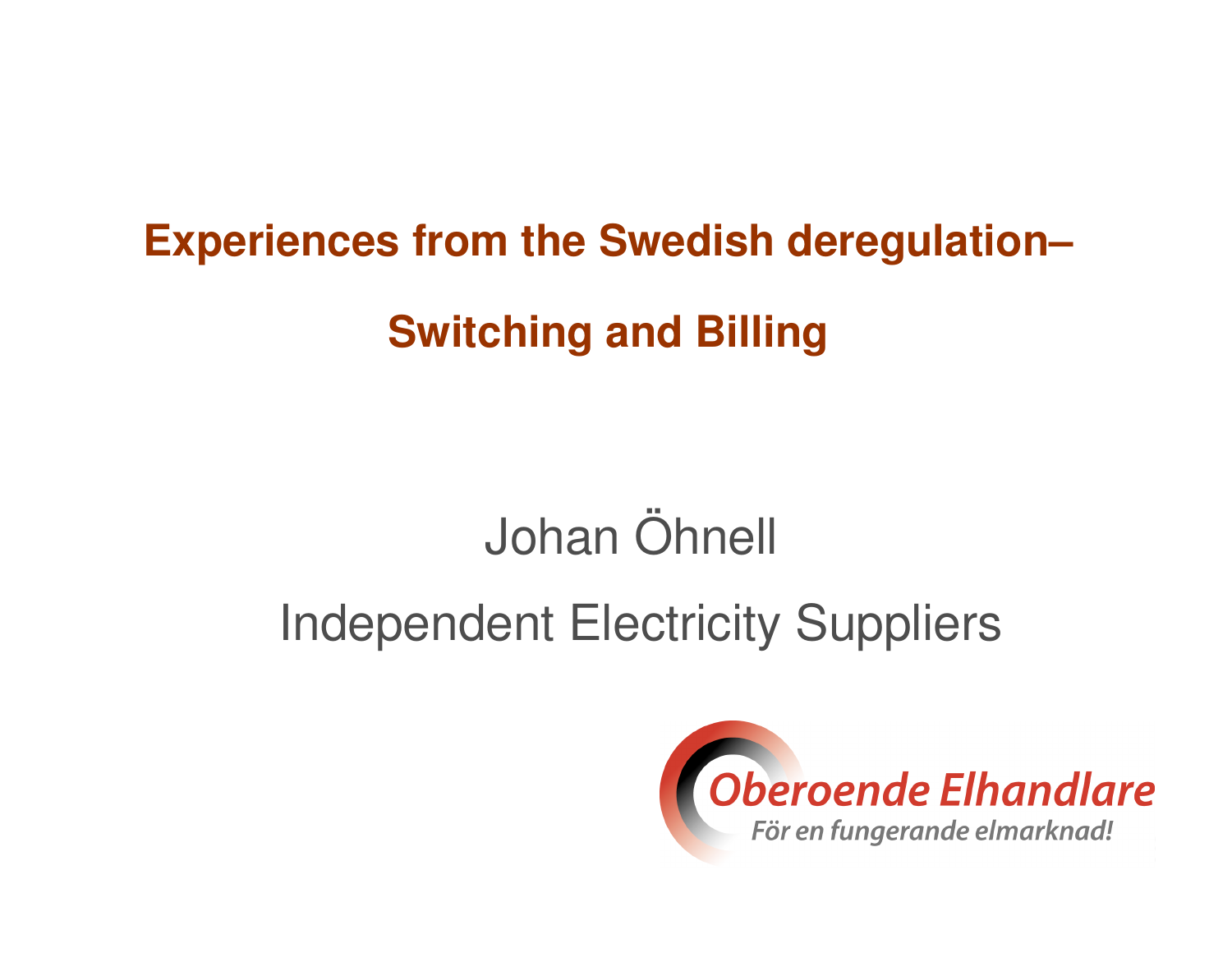#### **Agenda**

**The Swedish modell**

**Consequences switching suppliers**

**Consequences billing**

**Our proposal**

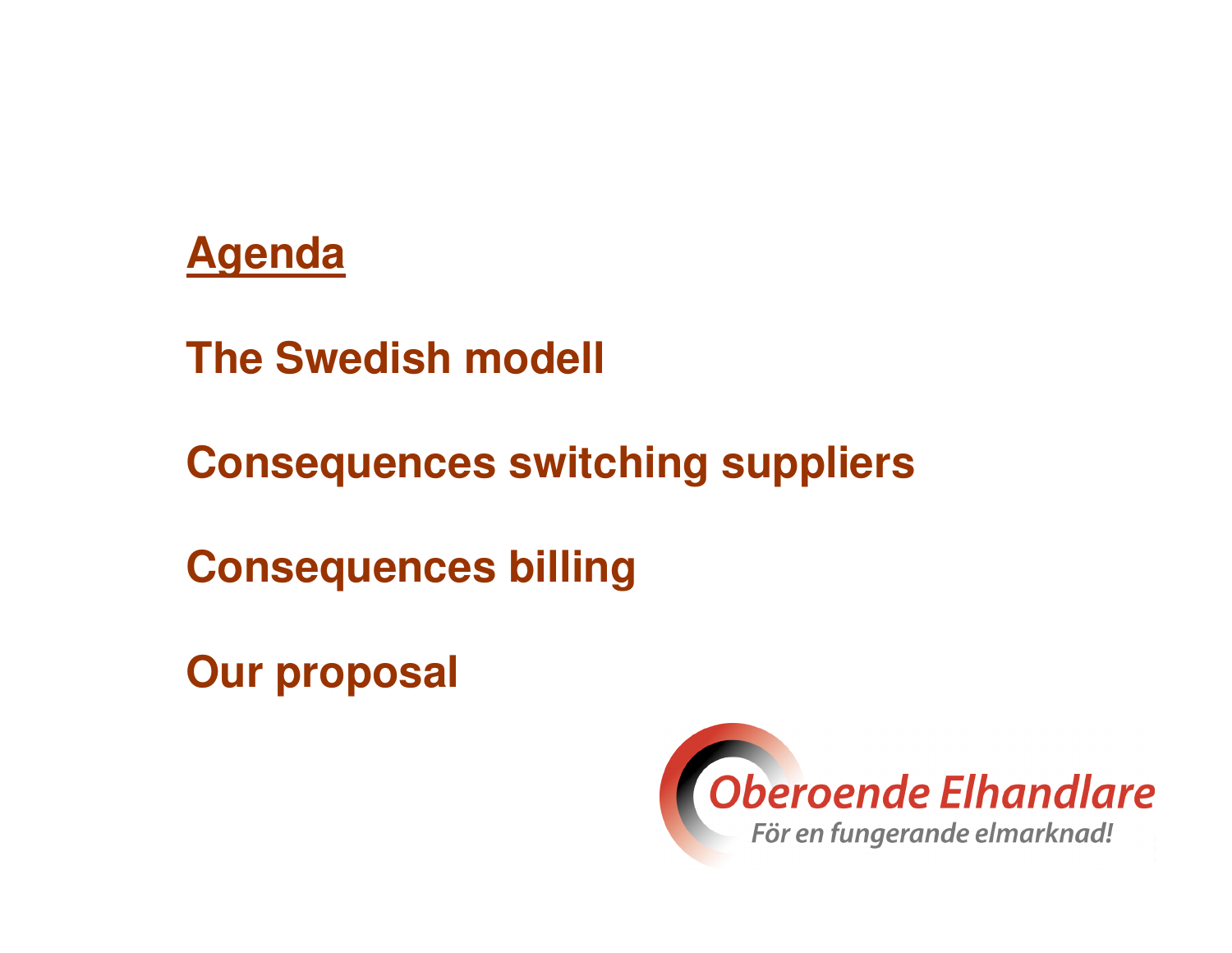#### **The Swedish modell**

- $\overline{\mathbb{R}^n}$  **Almost 100 percent of the electricity companies in Sweden are retailers and gridowners**
- **Gridowners are responsible for measuring and switching**
- $\overline{\phantom{a}}$ **Gridowners invoice the gridcharge**
- $\mathcal{L}_{\mathcal{A}}$ **Retailers invoice electricity consumption**

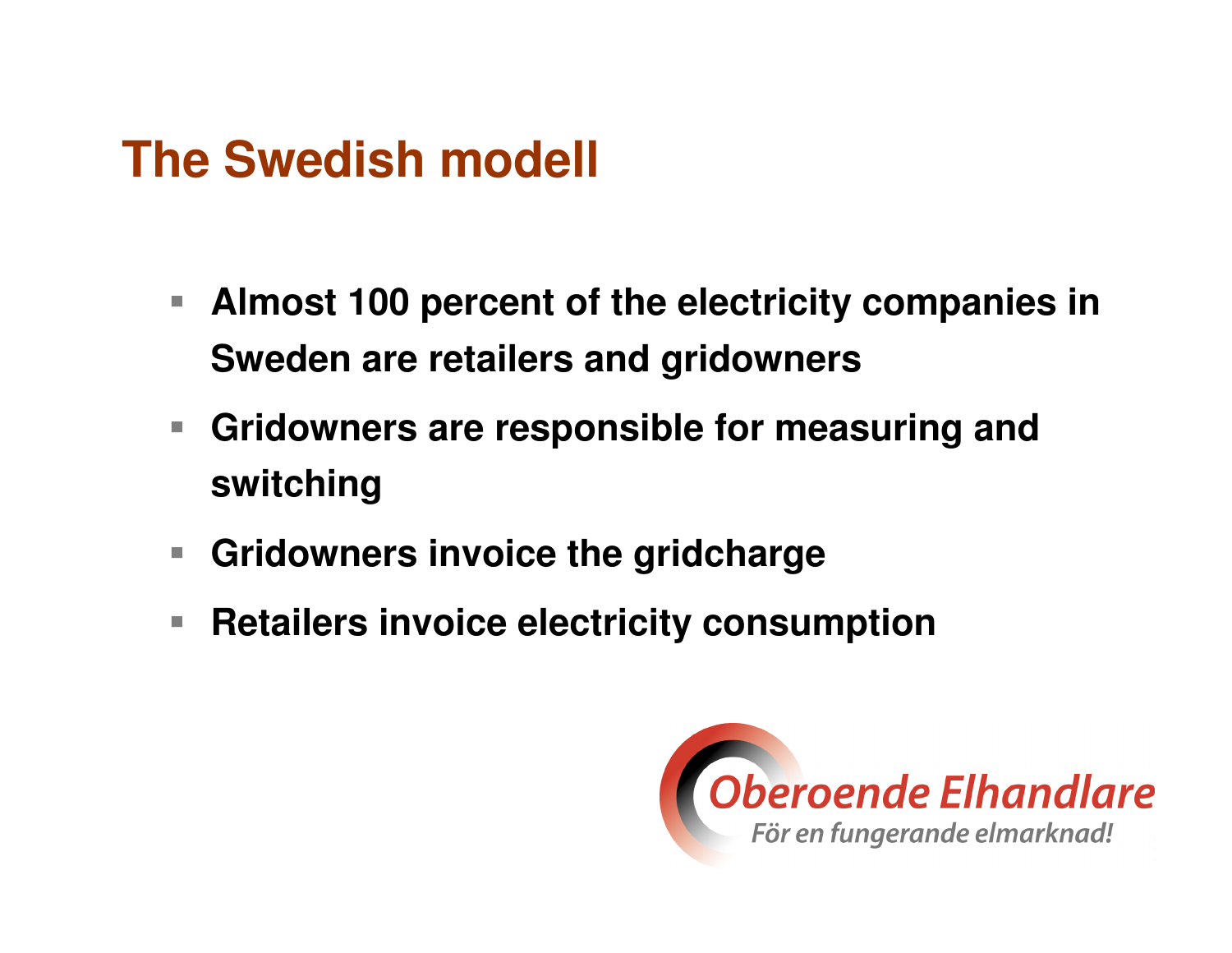#### **The first years of deregulation**

- $\mathcal{L}_{\mathcal{A}}$  **Switching electricity meter was needed for customers changing electricty company**
- **Gridowners charged between 200 and 2000 euros for a new electricity meter**
- $\mathbb{R}^n$ **From 1998 the price was 250 euro in all grids**
- $\mathcal{L}_{\mathcal{A}}$  **From 1999 it was not necessary to changeelectricity meter**

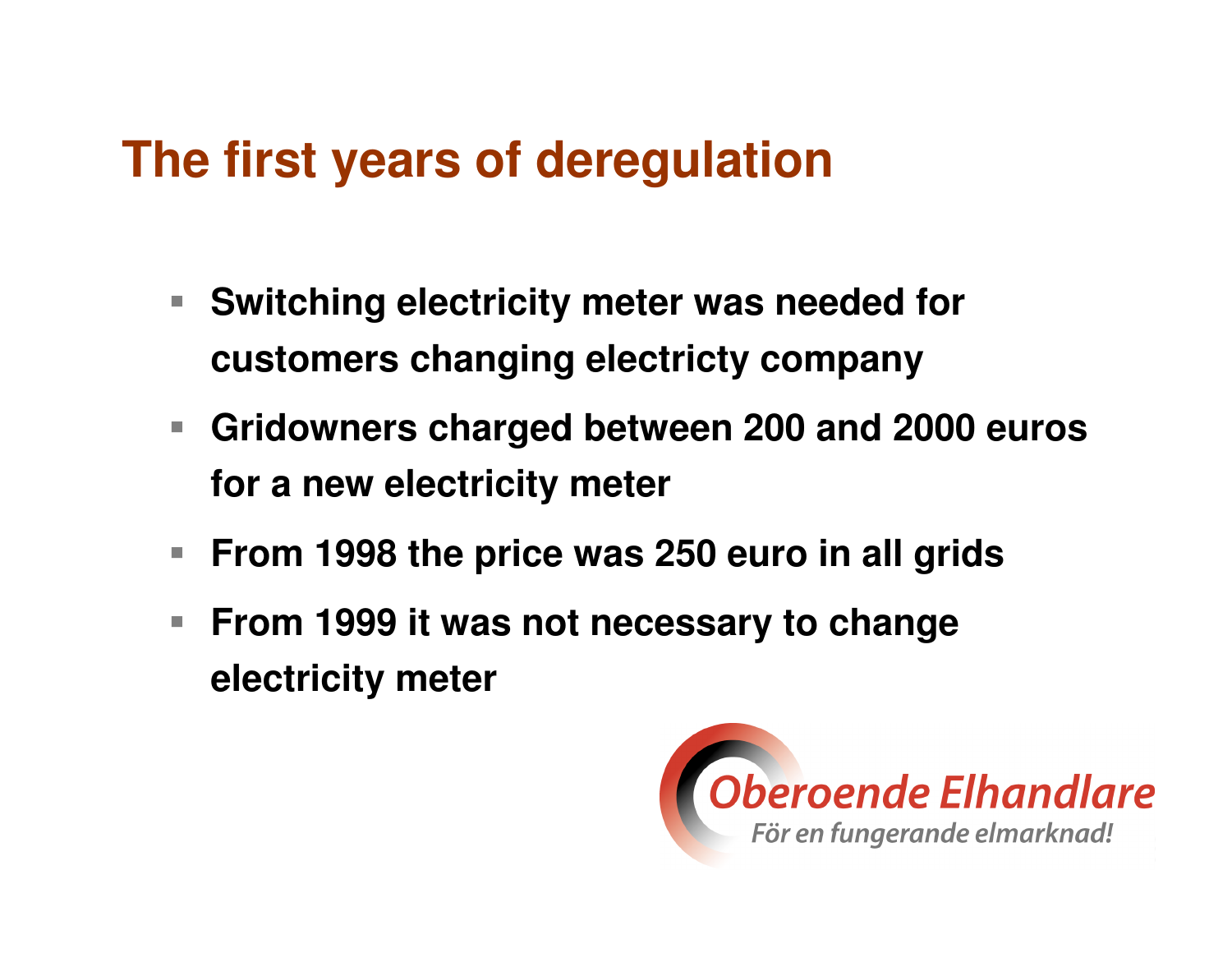#### **Consequences switching suppliers**

- $\mathcal{L}_{\mathcal{A}}$  **In the beginning customers were discourged by the costs of a new meter**
- **Switching did not work for customers who wantedto switch**
- **Gridowners had no incentives to follow the rules**
- $\mathcal{C}^{\mathcal{A}}$ **Only a few customers switched**

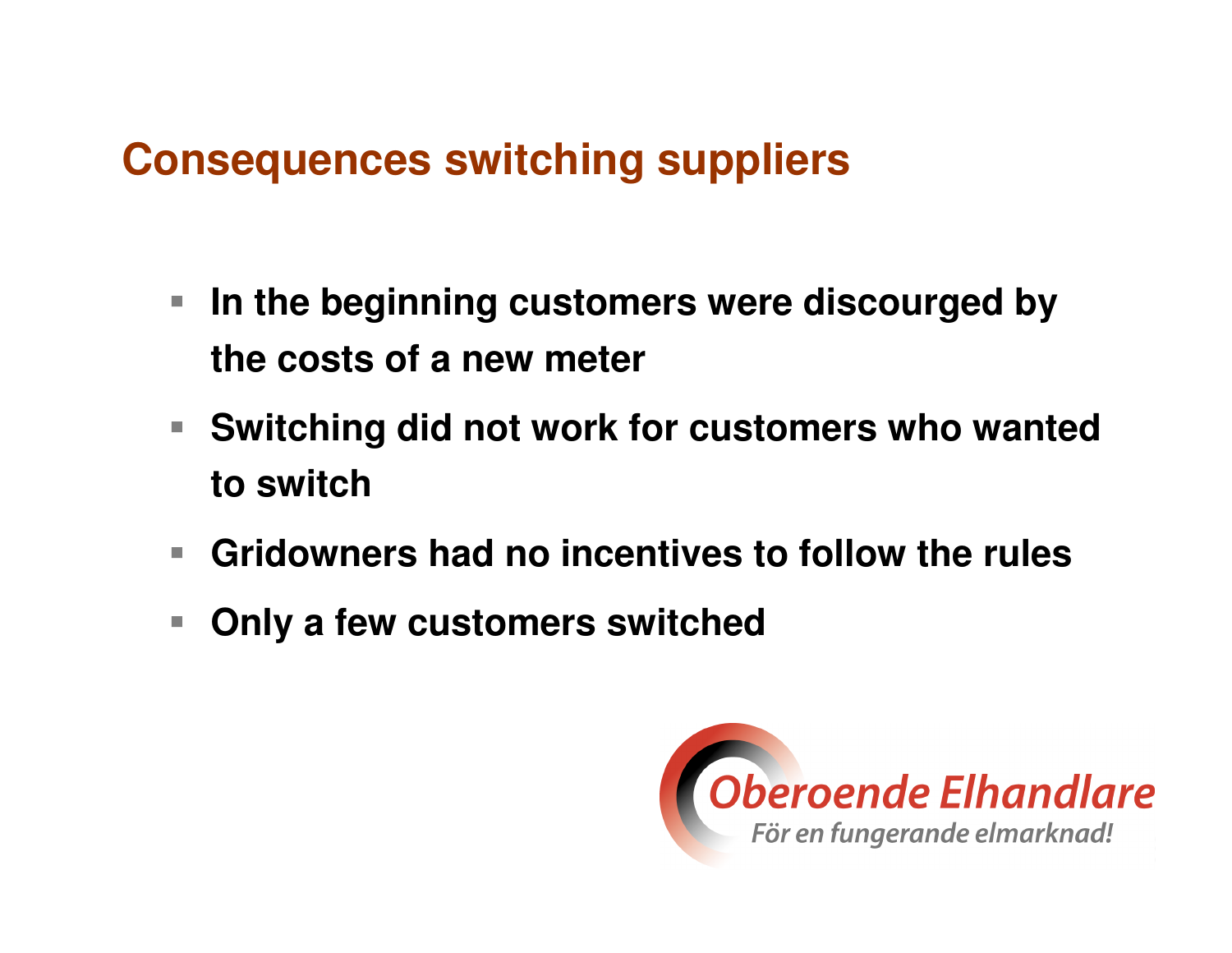#### **Consequences today**

- $\overline{\phantom{a}}$  **Customers that move return to the gridownerselectricity company, monopoly conditions**
- $\mathbb{Z}^{\mathbb{Z}}$  . **Switching and reporting of metervalues workstoday, but gave deregulation a bad reputation which the industry is still suffering from.**

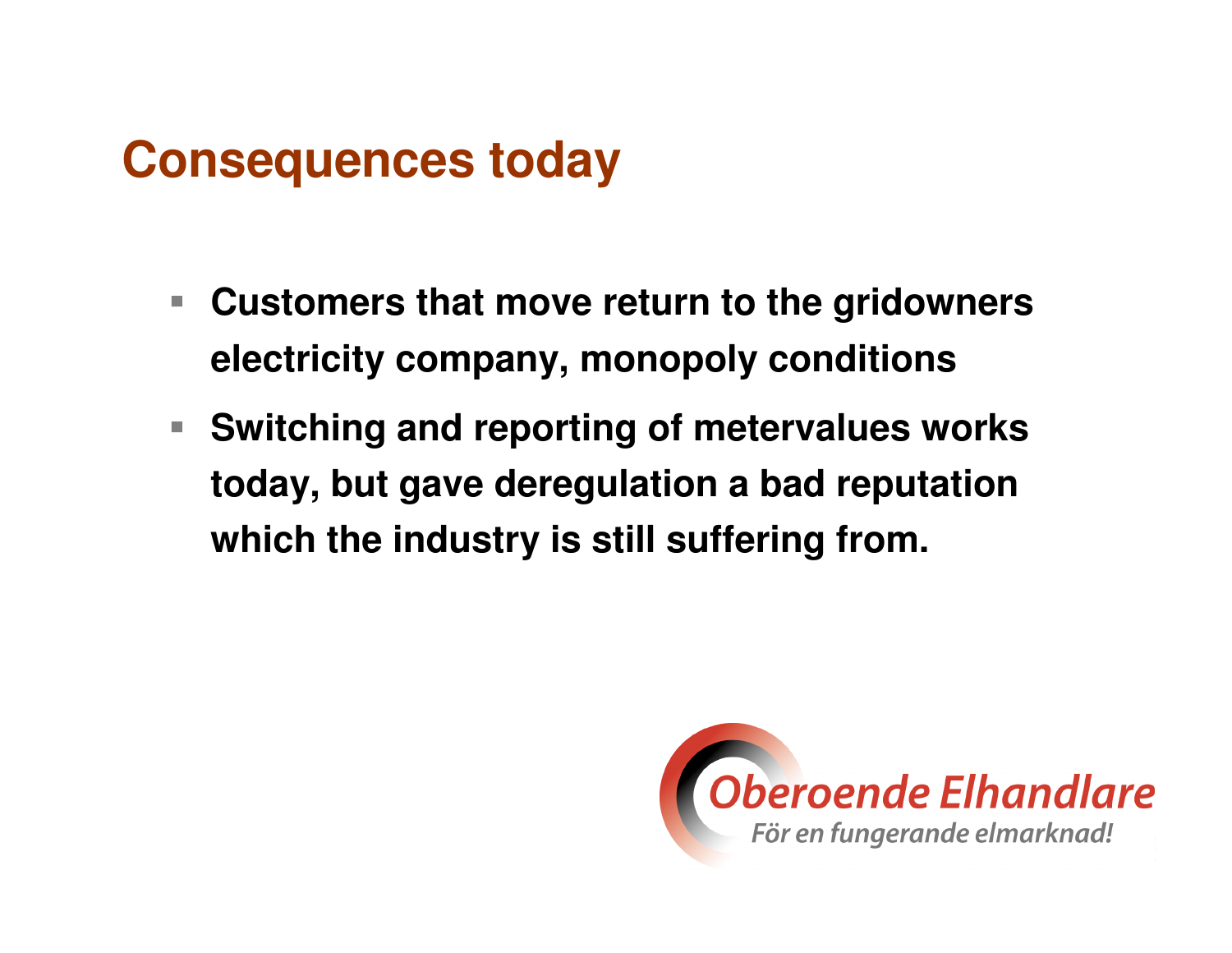#### **Consequences billing**

- **Customers that switch gets two invoices**
- **Gridowners can invoice together with its retail company**
- $\mathcal{L}_{\mathcal{A}}$  **Less customers switch if they recieve twoinvoices**
- **Only 75 percent of the customers have switched**
- Г **Harder for customers to understand their bill**